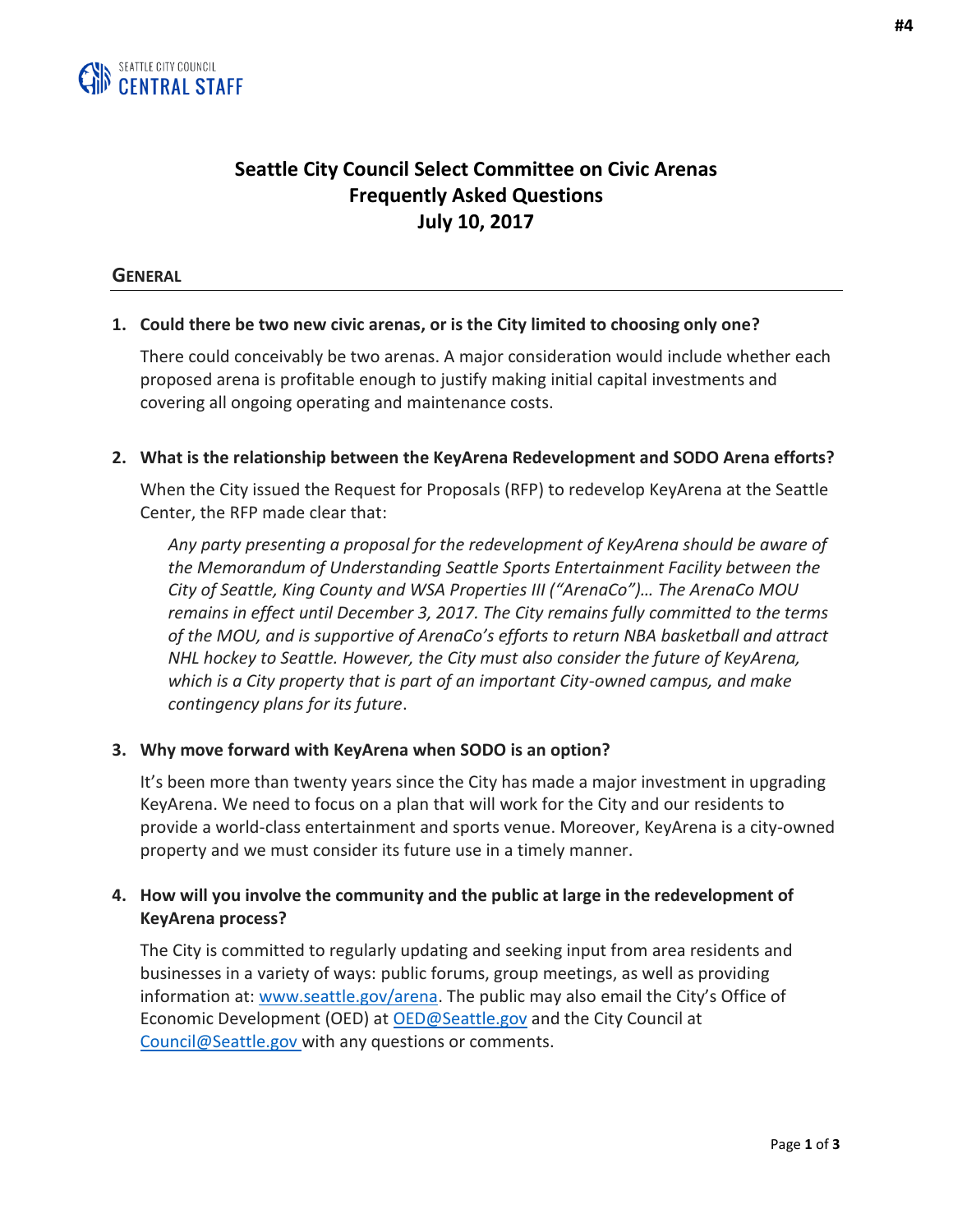## **5. What is the difference in roles between the executive (the mayor) and the legislative (city council) branches of city government?**

The City's executive branch will negotiate a Memorandum of Understanding (MOU) for redeveloping the KeyArena facility. The City's legislative branch (Council) will review the negotiated MOU and determine whether to authorize executing the binding agreement either as negotiated or with amendments.

## **6. How was OVG selected as the winner of the RFP process?**

The executive branch conducted a competitive process inviting any interested parties to submit proposals for how to redevelop KeyArena into a word-class entertainment and sports facility. OVG was one of two qualified firms who submitted proposals. The Mayor selected OVG using criteria established in the RFP.

## **7. What's the soonest a new arena could open at Seattle Center?**

The City and OVG are still negotiating terms that will determine how quickly a redeveloped civic arena could open in the KeyArena redevelopment area. OVG included an estimated schedule in their proposal, which included landmark and SEPA review, design, permitting, and construction. The project's actual schedule remains to be determined, but OED estimates that it will take less than five years from start of planning to completion of construction.

## **KEYARENA REDEVELOPMENT**

#### **1. Why redevelop KeyArena?**

The last major renovation to KeyArena was in 1995. As owners of the arena, the City is committed to a redevelopment plan that provides a venue to serve the civic and entertainment needs of our region, enhances the vibrancy of the Seattle Center and surrounding neighborhoods, and could open the door to possible NBA and NHL teams.

## **2. How much revenue does KeyArena bring in today? How are those funds spent?**

KeyArena's gross revenues exceeded \$10 million in 2016, including rental fees. The City's costs to run KeyArena were just over \$9 million in 2016. Since 2010, KeyArena's operating revenues have been slightly higher than operating expenses with the net operating income used to support the Seattle Center campus, including maintaining the grounds and providing free and affordable public programming. However, operating revenues have not been sufficient to cover all needed capital investments and major maintenance through the Capital Improvement Program.

KeyArena also generates parking revenue and tax revenues that are in addition to operating revenues and expenses. By City policy, the admissions tax is dedicated for arts expenditures. By State law, the commercial parking tax is dedicated to transportation purposes. Sales and use taxes are available for any municipal purpose.